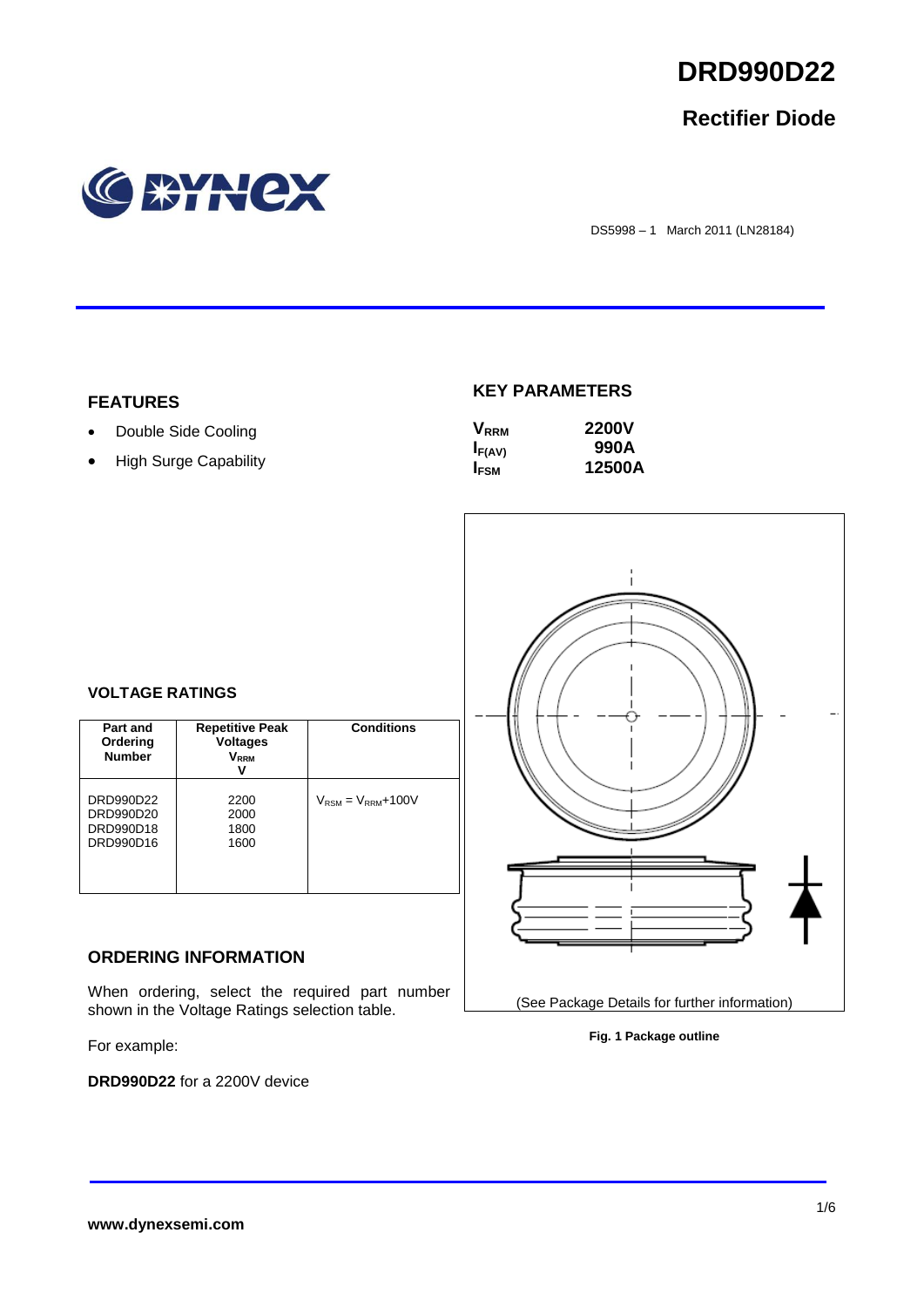

## **CURRENT RATINGS**

**Tcase = 75°C unless stated otherwise**

| Symbol                    | <b>Parameter</b>                     | <b>Test Conditions</b>   | Max. | <b>Units</b> |  |
|---------------------------|--------------------------------------|--------------------------|------|--------------|--|
| <b>Double Side Cooled</b> |                                      |                          |      |              |  |
| $I_{F(AV)}$               | Mean forward current                 | Half wave resistive load | 1190 | A            |  |
| IF(RMS)                   | <b>RMS</b> value                     | $\blacksquare$           | 1870 | A            |  |
| IF.                       | Continuous (direct) on-state current | $\blacksquare$           | 1680 | Α            |  |

### **Tcase = 100°C unless stated otherwise**

| Symbol                    | <b>Parameter</b>                     | <b>Test Conditions</b>   | Max. | <b>Units</b> |  |
|---------------------------|--------------------------------------|--------------------------|------|--------------|--|
| <b>Double Side Cooled</b> |                                      |                          |      |              |  |
| $I_{F(AV)}$               | Mean forward current                 | Half wave resistive load | 990  | A            |  |
| I <sub>F(RMS)</sub>       | <b>RMS</b> value                     | $\blacksquare$           | 1550 | A            |  |
| ΙF                        | Continuous (direct) on-state current | ۰                        | 1400 | A            |  |

## **SURGE RATINGS**

| Symbol      | <b>Parameter</b>                        | <b>Test Conditions</b>                            | Max. | <b>Units</b>      |
|-------------|-----------------------------------------|---------------------------------------------------|------|-------------------|
| <b>IFSM</b> | Surge (non-repetitive) on-state current | 10ms half sine, $T_{\text{case}} = 175^{\circ}$ C | 12.5 | kA                |
| $l^2t$      | I <sup>'</sup> t for fusing             | $V_R = 0$                                         | 0.78 | MA <sup>2</sup> s |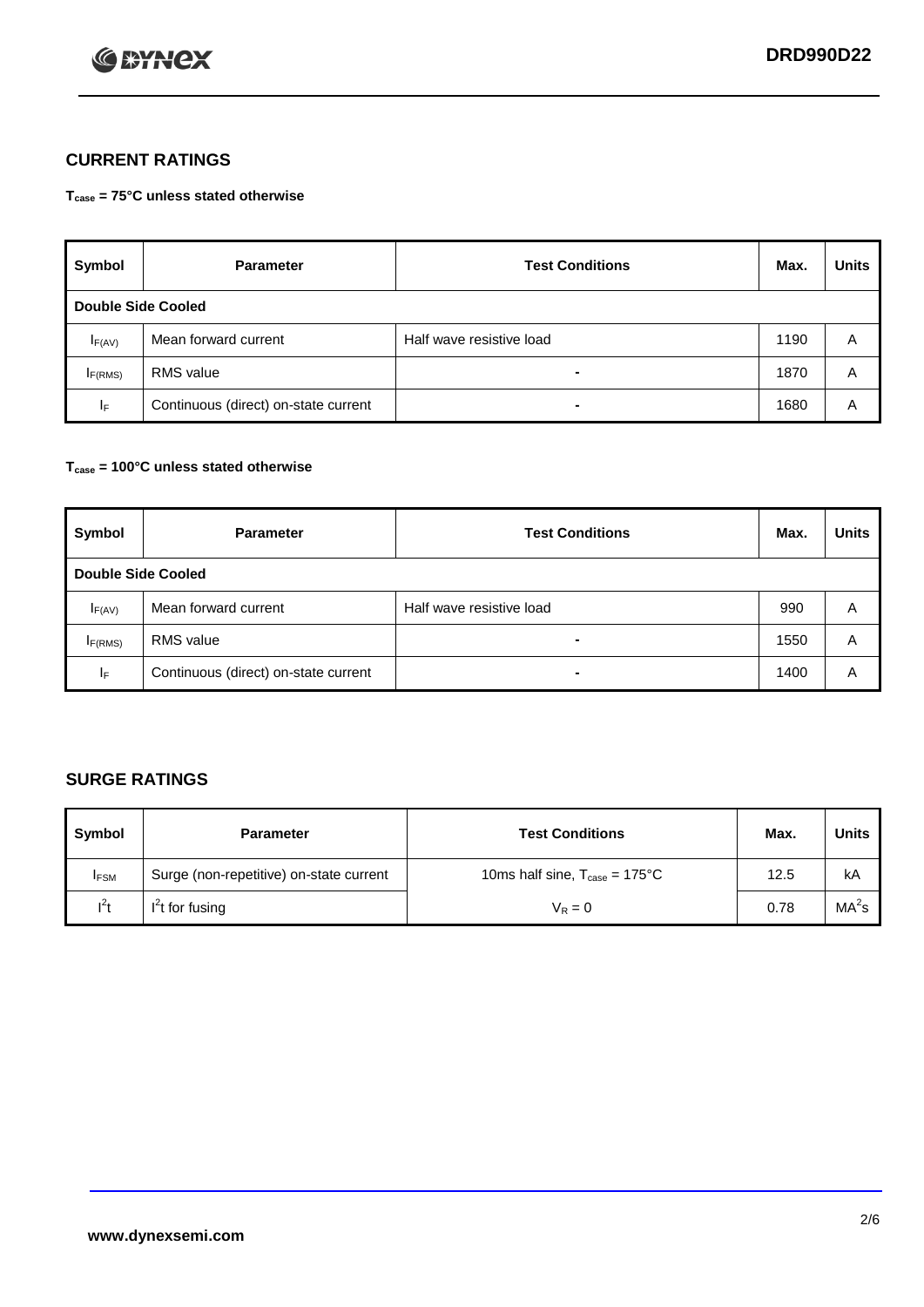## **THERMAL AND MECHANICAL RATINGS**

| Symbol           | <b>Parameter</b>                      | <b>Test Conditions</b>                      |    | Min.  | Max.  | <b>Units</b> |
|------------------|---------------------------------------|---------------------------------------------|----|-------|-------|--------------|
| $R_{th(j-c)}$    | Thermal resistance - junction to case | Double side cooled                          | DC |       | 0.035 | °C/W         |
| $R_{th(c-h)}$    | Thermal resistance – case to heatsink | Double side cooled                          | DC |       | 0.01  | °C/W         |
| $T_{\rm vj}$     | Virtual junction temperature          | Blocking V <sub>DRM</sub> / <sub>VRRM</sub> |    | -40   | 175   | °C           |
| $T_{\text{stg}}$ | Storage temperature range             |                                             |    | $-40$ | 175   | °C           |
| $F_m$            | Clamping force                        |                                             |    | 8     | 12    | kN           |

## **CHARACTERISTICS**

| Symbol                   | <b>Parameter</b>     | <b>Test Conditions</b>                                                                           | Min.                     | Max.  | <b>Units</b> |
|--------------------------|----------------------|--------------------------------------------------------------------------------------------------|--------------------------|-------|--------------|
| $\mathsf{V}_\mathsf{FM}$ | Forward voltage      | At 1500A peak, $T_{\text{case}} = 25^{\circ}C$                                                   |                          | 1.60  | V            |
| <b>I</b> <sub>RM</sub>   | Peak reverse current | At $V_{DRM}$ , $T_{case} = 175^{\circ}C$                                                         | ۰                        | 50    | mA           |
| $Q_{\rm S}$              | Total stored charge  | $I_F = 1000A$ , dl <sub>RR</sub> /dt = 10A/us<br>$T_{\text{case}} = 175^{\circ}C$ , $V_R = 100V$ | $\blacksquare$           | 2000  | μC           |
| V <sub>TO</sub>          | Threshold voltage    | At $T_{vi} = 175^{\circ}C$                                                                       | $\blacksquare$           | 0.82  | V            |
| $r_{\text{T}}$           | Slope resistance     | At $T_{vi} = 175^{\circ}C$                                                                       | $\overline{\phantom{0}}$ | 0.433 | $m\Omega$    |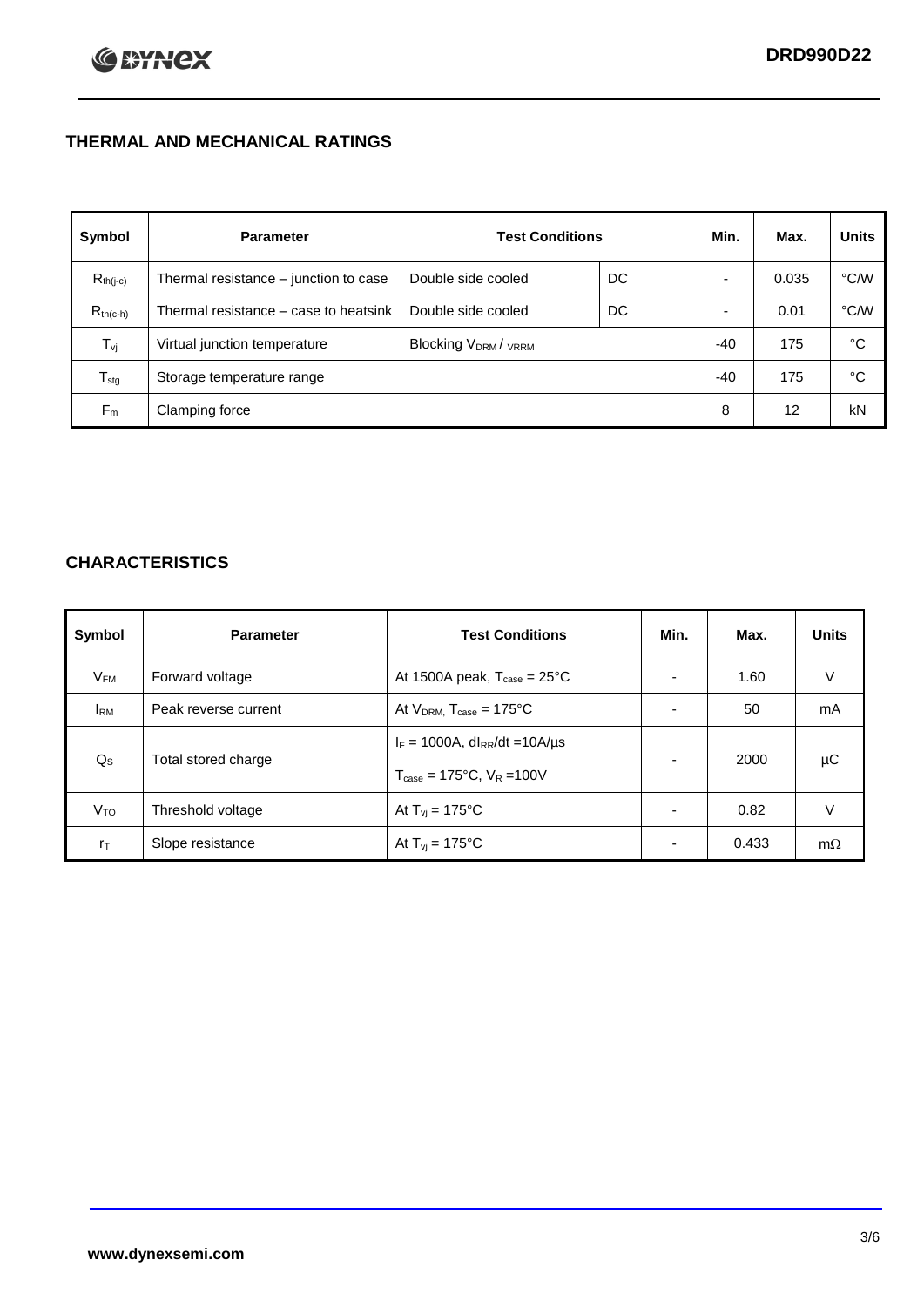# **C BYNCX**

## **CURVES**



### **Fig.2 Maximum forward characteristics Fig.3 Dissipation curves**



**junction to case**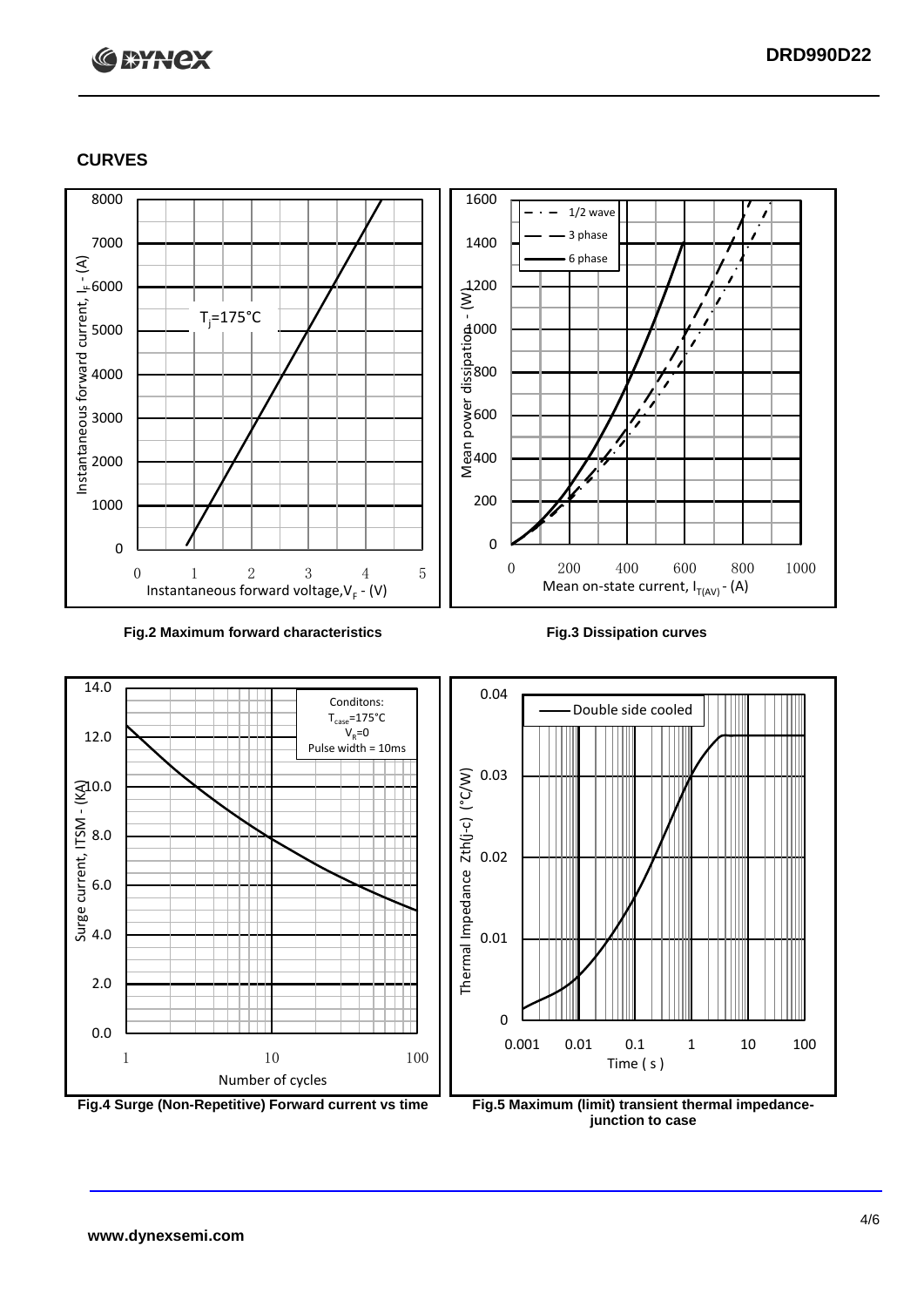

## **PACKAGE DETAILS**

For further package information, please contact Customer Services. All dimensions in mm, unless stated otherwise. DO NOT SCALE.



## **Note:**

Some packages may be supplied with gate and or tags.